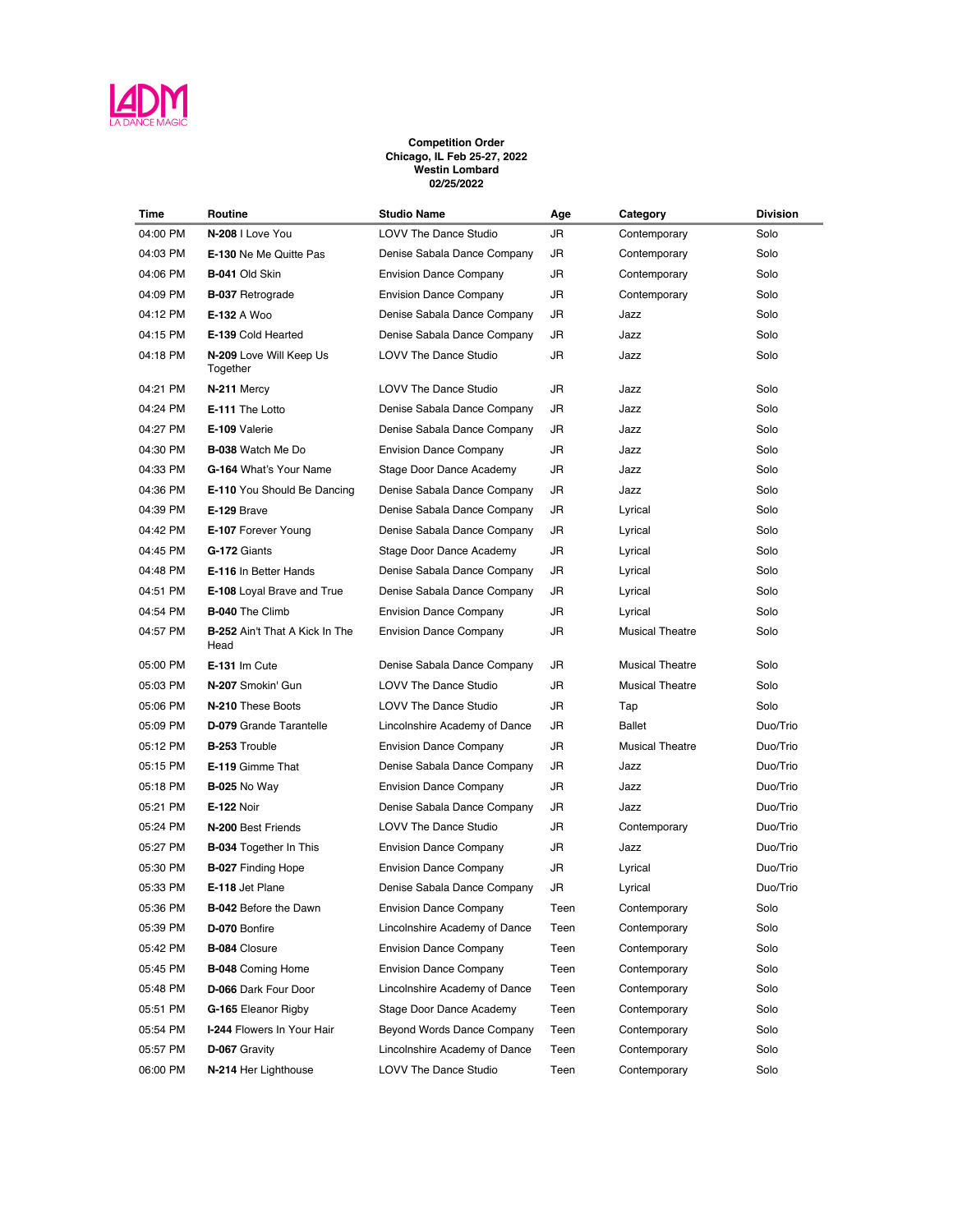| 06:03 PM | <b>B-082 I'll Be Seeing You</b>       | <b>Envision Dance Company</b> | Teen | Contemporary           | Solo     |
|----------|---------------------------------------|-------------------------------|------|------------------------|----------|
| 06:06 PM | D-069 Inside & Out                    | Lincolnshire Academy of Dance | Teen | Contemporary           | Solo     |
| 06:09 PM | G-159 King and Lionheart              | Stage Door Dance Academy      | Teen | Contemporary           | Solo     |
| 06:12 PM | G-160 O Children                      | Stage Door Dance Academy      | Teen | Contemporary           | Solo     |
| 06:15 PM | <b>R-249** One</b>                    | Dance Alliance                | Teen | Contemporary           | Solo     |
| 06:18 PM | <b>B-044 Ribs</b>                     | <b>Envision Dance Company</b> | Teen | Contemporary           | Solo     |
| 06:21 PM | <b>B-090</b> Shadow of Your Heart     | <b>Envision Dance Company</b> | Teen | Contemporary           | Solo     |
| 06:24 PM | <b>D-064</b> Strangers In the Night   | Lincolnshire Academy of Dance | Teen | Contemporary           | Solo     |
| 06:27 PM | G-166 These Arms of Mine              | Stage Door Dance Academy      | Teen | Contemporary           | Solo     |
| 06:30 PM | Z-251** Shelter                       | <b>PURE Dance Academy</b>     | Teen | Contemporary           | Solo     |
| 06:33 PM | <b>B-081</b> Where Do I Belong        | <b>Envision Dance Company</b> | Teen | Contemporary           | Solo     |
| 06:36 PM | E-134 Mona Lisa                       | Denise Sabala Dance Company   | Teen | Hip Hop                | Solo     |
| 06:39 PM | N-213 21st Century Yesterday          | <b>LOVV The Dance Studio</b>  | Teen | Jazz                   | Solo     |
| 06:42 PM | G-174 American Woman                  | Stage Door Dance Academy      | Teen | Jazz                   | Solo     |
| 06:45 PM | G-163 Born For This                   | Stage Door Dance Academy      | Teen | Jazz                   | Solo     |
| 06:48 PM | N-212 Ferrari                         | <b>LOVV The Dance Studio</b>  | Teen | Jazz                   | Solo     |
| 06:51 PM | D-063 Just Watch Me                   | Lincolnshire Academy of Dance | Teen | Jazz                   | Solo     |
| 06:54 PM | <b>E-133 Move</b>                     | Denise Sabala Dance Company   | Teen | Jazz                   | Solo     |
| 06:57 PM | D-073 On My Own                       | Lincolnshire Academy of Dance | Teen | Jazz                   | Solo     |
| 07:00 PM | <b>B-093 Ruby Blue</b>                | <b>Envision Dance Company</b> | Teen | Jazz                   | Solo     |
| 07:03 PM | G-173 You'll Find A Way               | Stage Door Dance Academy      | Teen | Jazz                   | Solo     |
| 07:06 PM | E-113 A Life That's Good              | Denise Sabala Dance Company   | Teen | Lyrical                | Solo     |
| 07:09 PM | <b>B-087 Fields of Gold</b>           | <b>Envision Dance Company</b> | Teen | Lyrical                | Solo     |
| 07:12 PM | <b>B-043</b> I Could Get Used to This | <b>Envision Dance Company</b> | Teen | Lyrical                | Solo     |
| 07:15 PM | G-162   Have Nothing                  | Stage Door Dance Academy      | Teen | Lyrical                | Solo     |
| 07:18 PM | <b>B-088 I'll Never Love Again</b>    | <b>Envision Dance Company</b> | Teen | Lyrical                | Solo     |
| 07:21 PM | <b>G-161 Iris</b>                     | Stage Door Dance Academy      | Teen | Lyrical                | Solo     |
| 07:24 PM | <b>D-068</b> Light That Never Fails   | Lincolnshire Academy of Dance | Teen | Lyrical                | Solo     |
| 07:27 PM | E-114 Little Voice                    | Denise Sabala Dance Company   | Teen | Lyrical                | Solo     |
| 07:30 PM | <b>D-248 Lost</b>                     | Lincolnshire Academy of Dance | Teen | Lyrical                | Solo     |
| 07:33 PM | N-215 Move Mountains                  | <b>LOVV The Dance Studio</b>  | Teen | Lyrical                | Solo     |
| 07:36 PM | <b>B-086</b> One Moment in Time       | <b>Envision Dance Company</b> | Teen | Lyrical                | Solo     |
| 07:39 PM | G-177 Roots                           | Stage Door Dance Academy      | Teen | Lyrical                | Solo     |
| 07:42 PM | <b>B-045 The Days</b>                 | <b>Envision Dance Company</b> | Teen | Lyrical                | Solo     |
| 07:45 PM | G-158 Traitor                         | Stage Door Dance Academy      | Teen | Lyrical                | Solo     |
| 07:48 PM | <b>E-112 Would You Be So Kind</b>     | Denise Sabala Dance Company   | Teen | Lyrical                | Solo     |
| 07:51 PM | <b>E-176 Bonjour Paris</b>            | Denise Sabala Dance Company   | Teen | <b>Musical Theatre</b> | Solo     |
| 07:54 PM | <b>B-091</b> Maybe This Time          | <b>Envision Dance Company</b> | Teen | <b>Musical Theatre</b> | Solo     |
| 07:57 PM | <b>B-050</b> Mr Cellophane            | <b>Envision Dance Company</b> | Teen | <b>Musical Theatre</b> | Solo     |
| 08:00 PM | N-216 Still Love Me Tomorrow          | <b>LOVV The Dance Studio</b>  | Teen | Open                   | Solo     |
| 08:03 PM | N-217 Free Me                         | LOVV The Dance Studio         | Teen | Tap                    | Solo     |
| 08:06 PM | D-072 On Your Feet                    | Lincolnshire Academy of Dance | Teen | Tap                    | Solo     |
| 08:09 PM | E-254 Runaway Baby                    | Denise Sabala Dance Company   | Teen | Tap                    | Solo     |
| 08:12 PM | D-080 91                              | Lincolnshire Academy of Dance | Teen | Contemporary           | Duo/Trio |
| 08:15 PM | D-075 Air & Lack Thereof              | Lincolnshire Academy of Dance | Teen | Contemporary           | Duo/Trio |
| 08:18 PM | <b>B-032 Backing Down</b>             | <b>Envision Dance Company</b> | Teen | Contemporary           | Duo/Trio |
| 08:21 PM | <b>B-030**</b> Heal                   | <b>Envision Dance Company</b> | Teen | Contemporary           | Duo/Trio |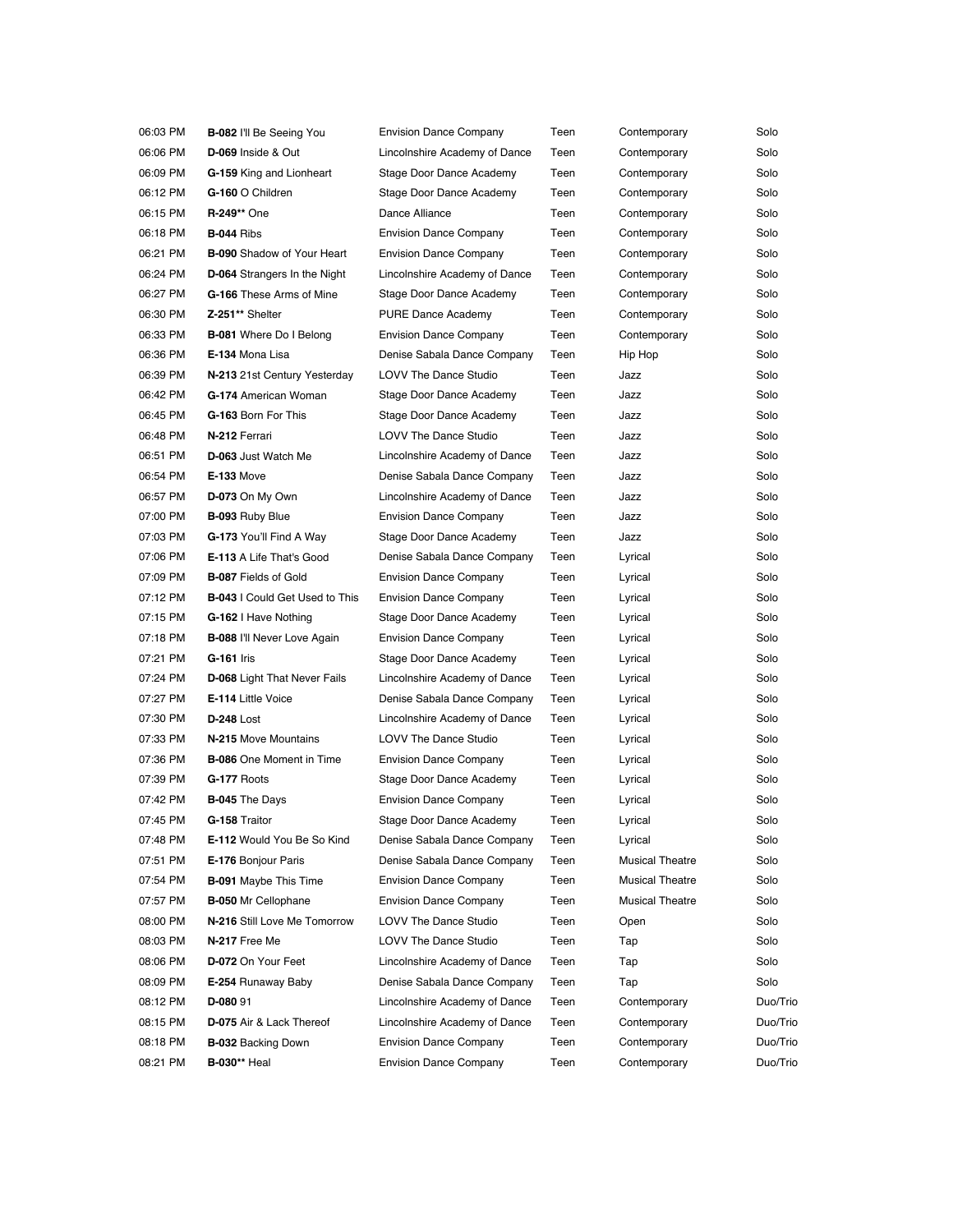| 08:24 PM | B-029 Hello                             | <b>Envision Dance Company</b> | Teen   | Contemporary           | Duo/Trio |
|----------|-----------------------------------------|-------------------------------|--------|------------------------|----------|
| 08:27 PM | I-245 Shout                             | Beyond Words Dance Company    | Teen   | Contemporary           | Duo/Trio |
| 08:30 PM | <b>B-031</b> The Light That Never Fails | <b>Envision Dance Company</b> | Teen   | Contemporary           | Duo/Trio |
| 08:33 PM | <b>B-026 Us</b>                         | <b>Envision Dance Company</b> | Teen   | Contemporary           | Duo/Trio |
| 08:36 PM | N-201 Hot Like Wow                      | LOVV The Dance Studio         | Teen   | Jazz                   | Duo/Trio |
| 08:39 PM | I-246 It's Britney                      | Beyond Words Dance Company    | Teen   | Jazz                   | Duo/Trio |
| 08:42 PM | D-077 Vibeology                         | Lincolnshire Academy of Dance | Teen   | Jazz                   | Duo/Trio |
| 08:45 PM | E-128 Walking On Broken Glass           | Denise Sabala Dance Company   | Teen   | Jazz                   | Duo/Trio |
| 08:48 PM | <b>E-121</b> Arms                       | Denise Sabala Dance Company   | Teen   | Lyrical                | Duo/Trio |
| 08:51 PM | H-181 Beautiful Thing                   | The Dance Studio Inc.         | Teen   | Lyrical                | Duo/Trio |
| 08:54 PM | D-076 Fix You                           | Lincolnshire Academy of Dance | Teen   | Lyrical                | Duo/Trio |
| 08:57 PM | N-202 Home                              | <b>LOVV The Dance Studio</b>  | Teen   | Lyrical                | Duo/Trio |
| 09:00 PM | D-078 Life of the Party                 | Lincolnshire Academy of Dance | Teen   | <b>Musical Theatre</b> | Duo/Trio |
| 09:03 PM | <b>B-023</b> Defying Gravity            | <b>Envision Dance Company</b> | Teen   | Open                   | Duo/Trio |
| 09:06 PM | N-218 Muddy Waters                      | <b>LOVV The Dance Studio</b>  | Senior | <b>Ballet</b>          | Solo     |
| 09:09 PM | G-171 100 Years                         | Stage Door Dance Academy      | Senior | Contemporary           | Solo     |
| 09:12 PM | <b>I-240</b> Cosmonauts                 | Beyond Words Dance Company    | Senior | Contemporary           | Solo     |
| 09:15 PM | G-169 Heartbreak Hotel                  | Stage Door Dance Academy      | Senior | Contemporary           | Solo     |
| 09:18 PM | I-242 I Want You To Love Me             | Beyond Words Dance Company    | Senior | Contemporary           | Solo     |
| 09:21 PM | G-170 No One                            | Stage Door Dance Academy      | Senior | Contemporary           | Solo     |
| 09:24 PM | G-247 Somebody to Love                  | Stage Door Dance Academy      | Senior | Contemporary           | Solo     |
| 09:27 PM | R-250** Still Yours                     | Dance Alliance                | Senior | Contemporary           | Solo     |
| 09:30 PM | <b>B-092</b> Tumbling Lights            | <b>Envision Dance Company</b> | Senior | Contemporary           | Solo     |
| 09:33 PM | G-157 Yellow Ledbetter                  | Stage Door Dance Academy      | Senior | Contemporary           | Solo     |
| 09:36 PM | <b>B-089 Black and Gold</b>             | <b>Envision Dance Company</b> | Senior | Jazz                   | Solo     |
| 09:39 PM | <b>I-241 Edge of Seventeen</b>          | Beyond Words Dance Company    | Senior | Jazz                   | Solo     |
| 09:42 PM | D-071 Emotions                          | Lincolnshire Academy of Dance | Senior | Jazz                   | Solo     |
| 09:45 PM | N-219 Fickle Flame                      | <b>LOVV The Dance Studio</b>  | Senior | Jazz                   | Solo     |
| 09:48 PM | <b>B-085 Must Be Love</b>               | <b>Envision Dance Company</b> | Senior | Jazz                   | Solo     |
| 09:51 PM | N-222 This Last Dance                   | <b>LOVV The Dance Studio</b>  | Senior | Jazz                   | Solo     |
| 09:54 PM | G-175 Walk This Way                     | Stage Door Dance Academy      | Senior | Jazz                   | Solo     |
| 09:57 PM | K-178** When Your Good to<br>Mama       | Aryanna McGinnis (ind)        | Senior | <b>Musical Theatre</b> | Solo     |
| 10:00 PM | D-074 Beautiful & Brutal                | Lincolnshire Academy of Dance | Senior | Lyrical                | Solo     |
| 10:03 PM | G-168 Madly                             | Stage Door Dance Academy      | Senior | Lyrical                | Solo     |
| 10:06 PM | N-220 Trust The Voice Within            | LOVV The Dance Studio         | Senior | Lyrical                | Solo     |
| 10:09 PM | I-243 Unbroken                          | Beyond Words Dance Company    | Senior | Lyrical                | Solo     |
| 10:12 PM | N-221 My Discarded Men                  | LOVV The Dance Studio         | Senior | <b>Musical Theatre</b> | Solo     |
| 10:15 PM | D-065 Puttin' On the Ritz               | Lincolnshire Academy of Dance | Senior | <b>Musical Theatre</b> | Solo     |
| 10:18 PM | G-167 Four Five Seconds                 | Stage Door Dance Academy      | Senior | Tap                    | Solo     |
| 10:21 PM | K-179** Shotqun                         | Aryanna McGinnis (ind)        | Senior | Tap                    | Solo     |
| 10:24 PM | N-203 Technicolour                      | LOVV The Dance Studio         | Senior | Contemporary           | Duo/Trio |

**Junior, Teen & Senior Solo and Duo Trio Awards!!!**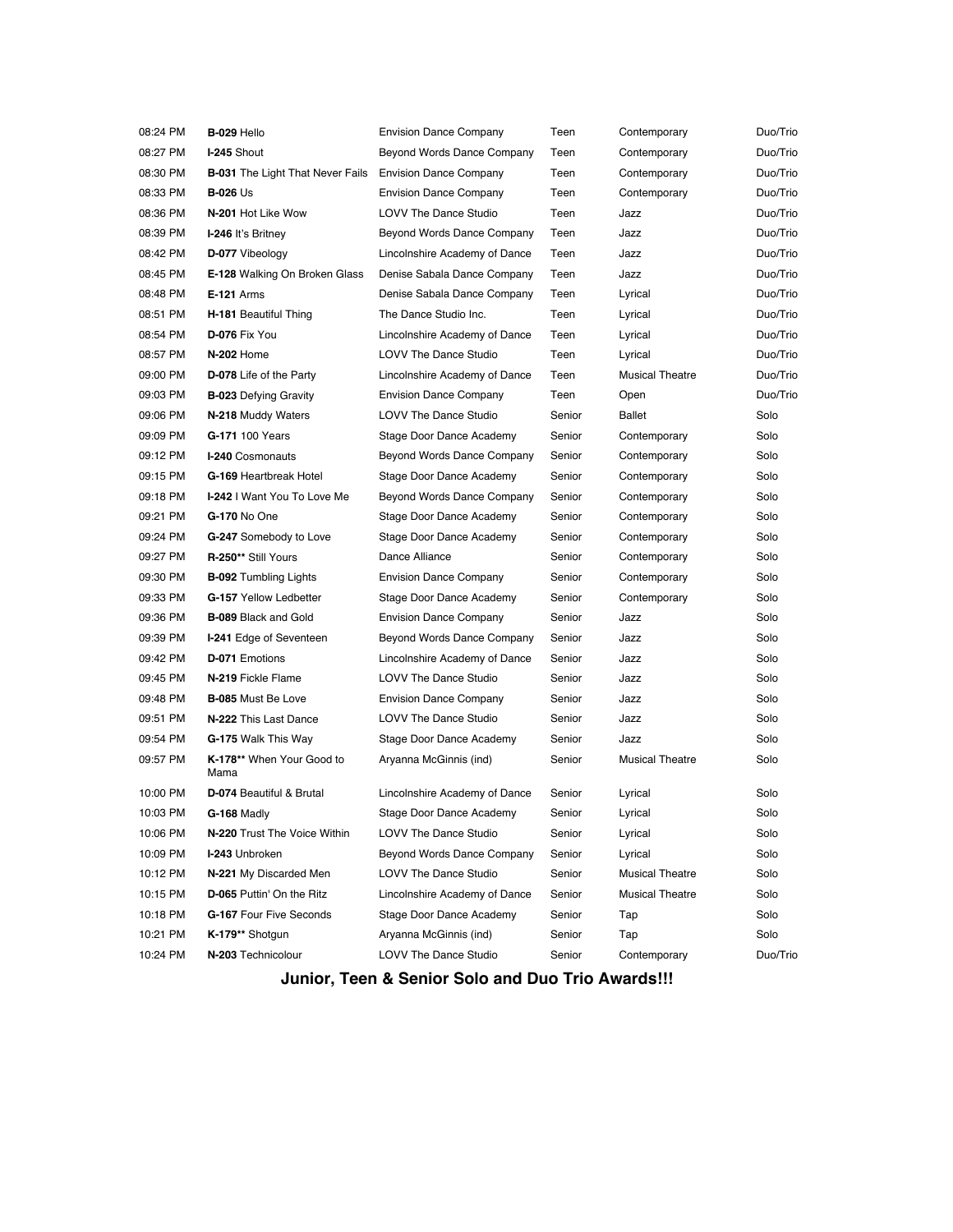## **Competition Order Chicago, IL Feb 25-27, 2022 Westin Lombard 02/26/2022**

| Time     | Routine                                      | <b>Studio Name</b>            | Age     | Category               | <b>Division</b>  |
|----------|----------------------------------------------|-------------------------------|---------|------------------------|------------------|
| 03:00 PM | N-183 Baby                                   | <b>LOVV The Dance Studio</b>  | Mini    | Jazz                   | Line             |
| 03:03 PM | E-097 Hairspray                              | Denise Sabala Dance Company   | JR      | <b>Musical Theatre</b> | Production       |
| 03:06 PM | D-054 Grease                                 | Lincolnshire Academy of Dance | JR      | <b>Musical Theatre</b> | Production       |
| 03:12 PM | <b>B-016 Saved</b>                           | <b>Envision Dance Company</b> | JR      | <b>Musical Theatre</b> | Line             |
| 03:15 PM | N-185 Rebel                                  | <b>LOVV The Dance Studio</b>  | JR      | Jazz                   | Line             |
| 03:18 PM | E-102 Colorful World                         | Denise Sabala Dance Company   | JR      | Jazz                   | Group            |
| 03:21 PM | <b>E-135 Me &amp; My Girls</b>               | Denise Sabala Dance Company   | JR      | Jazz                   | Group            |
| 03:24 PM | G-141 Hard Knock Life                        | Stage Door Dance Academy      | JR      | <b>Musical Theatre</b> | Extended<br>Line |
| 03:28 PM | B-019** Discombobulated                      | <b>Envision Dance Company</b> | JR      | Contemporary           | Line             |
| 03:31 PM | <b>B-033</b> Thank You For Being a<br>Friend | <b>Envision Dance Company</b> | JR Prep | Jazz                   | Duo/Trio         |
| 03:34 PM | N-196 Grown Woman                            | <b>LOVV The Dance Studio</b>  | JR      | Jazz                   | Group            |
| 03:37 PM | E-096 All For One                            | Denise Sabala Dance Company   | JR      | Jazz                   | Extended<br>Line |
| 03:41 PM | I-237 This Is Me                             | Beyond Words Dance Company    | JR      | Lyrical                | Line             |
| 03:44 PM | <b>B-010 Back 2 School</b>                   | <b>Envision Dance Company</b> | JR      | Hip Hop                | Line             |
| 03:47 PM | N-184 Soy Yo                                 | <b>LOVV The Dance Studio</b>  | JR Prep | Jazz                   | Line             |
| 03:50 PM | E-106 Some Days You Gotta<br>Dance           | Denise Sabala Dance Company   | JR Prep | Jazz                   | Solo             |
| 03:53 PM | D-051 Hollaback Girl                         | Lincolnshire Academy of Dance | JR      | Hip Hop                | Line             |
| 03:56 PM | <b>B-095</b> Everywhere I Go                 | <b>Envision Dance Company</b> | JR      | Contemporary           | Group            |
| 03:59 PM | N-205 Introduce Me                           | <b>LOVV The Dance Studio</b>  | JR Prep | Jazz                   | Solo             |
| 04:02 PM | E-123 Ordinary Day                           | Denise Sabala Dance Company   | JR      | Lyrical                | Line             |
| 04:05 PM | G-142 Tribe                                  | Stage Door Dance Academy      | JR      | Jazz                   | Line             |
| 04:08 PM | <b>B-014 Hurt</b>                            | <b>Envision Dance Company</b> | JR      | Lyrical                | Group            |
| 04:11 PM | <b>B-013</b> Go the Distance                 | <b>Envision Dance Company</b> | JR      | Lyrical                | Group            |
| 04:14 PM | N-189 Devil With A Blue Dress                | <b>LOVV The Dance Studio</b>  | JR Prep | Tap                    | Group            |
| 04:17 PM | E-136 Always Been A Rainbow                  | Denise Sabala Dance Company   | JR      | Lyrical                | Group            |
| 04:20 PM | I-238 Born This Way                          | Beyond Words Dance Company    | JR      | Jazz                   | Line             |
| 04:23 PM | <b>B-005</b> The Fame                        | <b>Envision Dance Company</b> | JR      | Jazz                   | Group            |
| 04:26 PM | N-198 Business Of Love                       | <b>LOVV The Dance Studio</b>  | JR Prep | <b>Musical Theatre</b> | Duo/Trio         |
| 04:29 PM | E-124 Fireflies                              | Denise Sabala Dance Company   | JR      | Contemporary           | Line             |
| 04:32 PM | D-053 Leave a Light On                       | Lincolnshire Academy of Dance | JR      | Lyrical                | Group            |
| 04:35 PM | <b>B-015</b> Lost Things Go                  | <b>Envision Dance Company</b> | JR Prep | Lyrical                | Group            |
| 04:38 PM | <b>B-003**</b> Malibu                        | <b>Envision Dance Company</b> | JR      | Jazz                   | Group            |
| 04:41 PM | N-199 Outside The Box                        | LOVV The Dance Studio         | JR Prep | Open                   | Duo/Trio         |
| 04:44 PM | E-137 Lightbulbs                             | Denise Sabala Dance Company   | JR      | Open                   | Group            |
| 04:47 PM | <b>E-103 Move</b>                            | Denise Sabala Dance Company   | JR      | Musical Theatre        | Group            |
| 04:50 PM | G-143 Throwback Love                         | Stage Door Dance Academy      | JR      | Jazz                   | Group            |
| 04:53 PM | <b>B-094 High School Musical</b>             | <b>Envision Dance Company</b> | JR      | Jazz                   | Group            |
| 04:56 PM | <b>B-035</b> Getting Good at Being Bad       | <b>Envision Dance Company</b> | Mini    | <b>Musical Theatre</b> | Solo             |
| 04:59 PM | N-190 Clap When You're Happy                 | LOVV The Dance Studio         | JR      | Tap                    | Line             |
| 05:02 PM | E-100 Won't Say Im In Love                   | Denise Sabala Dance Company   | JR      | <b>Musical Theatre</b> | Group            |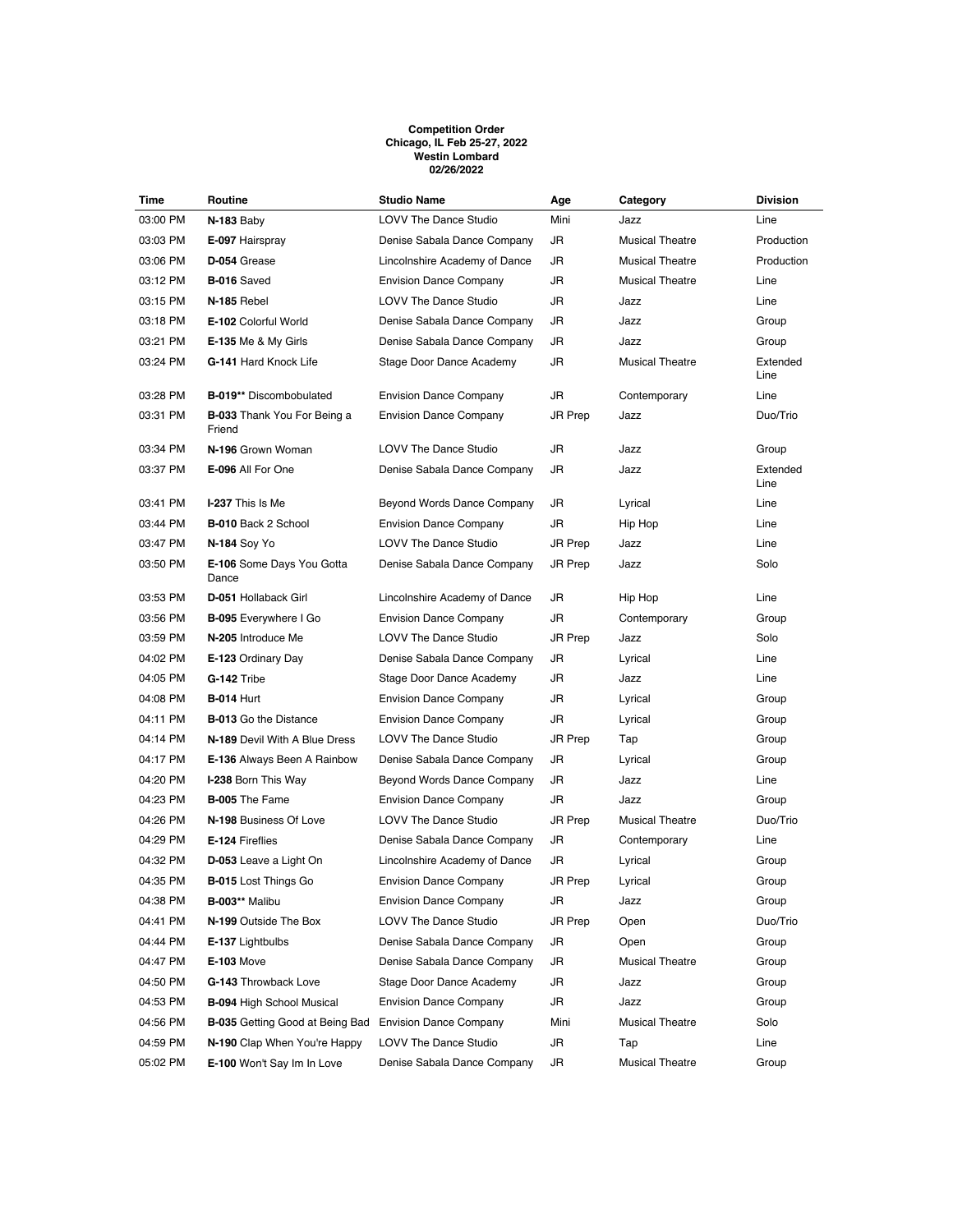| 05:05 PM | I-239 Singin' In the Rain                  | Beyond Words Dance Company           | JR      | <b>Musical Theatre</b> | Group            |
|----------|--------------------------------------------|--------------------------------------|---------|------------------------|------------------|
| 05:08 PM | <b>B-036</b> I Want Go To Hollywood        | <b>Envision Dance Company</b>        | JR Prep | <b>Musical Theatre</b> | Solo             |
| 05:11 PM | <b>B-007 Girlfriend</b>                    | <b>Envision Dance Company</b>        | JR Prep | Jazz                   | Group            |
| 05:14 PM | N-204 Rainbow Connection                   | <b>LOVV The Dance Studio</b>         | JR Prep | Lyrical                | Solo             |
| 05:17 PM | <b>E-138</b> Carried Me With You           | Denise Sabala Dance Company          | JR      | Lyrical                | Group            |
| 05:20 PM | E-120 Twist & Shout                        | Denise Sabala Dance Company          | JR Prep | Jazz                   | Duo/Trio         |
| 05:23 PM | D-052 Zero to Hero                         | Lincolnshire Academy of Dance        | JR      | Jazz                   | Group            |
| 05:26 PM | N-206 Somebody To Love                     | <b>LOVV The Dance Studio</b>         | JR Prep | <b>Musical Theatre</b> | Solo             |
| 05:29 PM | E-105 Team Katy                            | Denise Sabala Dance Company          | JR      | Hip Hop                | Group            |
|          |                                            | Mini, Junior Prep & Junior Awards!!! |         |                        |                  |
| 06:15 PM | G-140 Rocket Man                           | Stage Door Dance Academy             | Teen    | Open                   | Production       |
| 06:21 PM | <b>I-224 Runaround</b>                     | Beyond Words Dance Company           | Teen    | Contemporary           | Production       |
| 06:27 PM | B-012 Alone                                | <b>Envision Dance Company</b>        | Teen    | Lyrical                | Extended<br>Line |
| 06:31 PM | N-188 Sweet Love                           | <b>LOVV The Dance Studio</b>         | Teen    | Lyrical                | Production       |
| 06:37 PM | <b>D-059 Favorite Crime</b>                | Lincolnshire Academy of Dance        | Teen    | Contemporary           | Group            |
| 06:40 PM | E-101 Chariot                              | Denise Sabala Dance Company          | Teen    | Contemporary           | Group            |
| 06:43 PM | G-150 Glitter In The Air                   | Stage Door Dance Academy             | Teen    | Contemporary           | Line             |
| 06:46 PM | I-235 Jolene                               | Beyond Words Dance Company           | Teen    | Contemporary           | Group            |
| 06:49 PM | I-230 Baby's Romance                       | Beyond Words Dance Company           | Teen    | Lyrical                | Group            |
| 06:52 PM | <b>B-022</b> Lost It to Trying             | <b>Envision Dance Company</b>        | Teen    | Contemporary           | Group            |
| 06:55 PM | G-149 Look At Me Now                       | Stage Door Dance Academy             | Senior  | Contemporary           | Group            |
| 06:58 PM | B-011** Buttercup                          | <b>Envision Dance Company</b>        | Teen    | Open                   | Group            |
| 07:01 PM | N-191 Hey Mr. DJ                           | <b>LOVV The Dance Studio</b>         | Teen    | Tap                    | Group            |
| 07:04 PM | <b>H-180 Slip</b>                          | The Dance Studio Inc.                | Senior  | Contemporary           | Group            |
| 07:07 PM | G-151 Alone                                | Stage Door Dance Academy             | Teen    | Lyrical                | Line             |
| 07:10 PM | I-226 Evermore                             | Beyond Words Dance Company           | Teen    | Contemporary           | Extended<br>Line |
| 07:14 PM | <b>B-002</b> L.O.V.E.                      | <b>Envision Dance Company</b>        | Teen    | Open                   | Group            |
| 07:17 PM | N-193 Numb                                 | <b>LOVV The Dance Studio</b>         | Teen    | Contemporary           | Line             |
| 07:20 PM | D-056 Know Me Better                       | Lincolnshire Academy of Dance        | Teen    | Jazz                   | Group            |
| 07:23 PM | <b>E-127 Still</b>                         | Denise Sabala Dance Company          | Teen    | Contemporary           | Group            |
| 07:26 PM | G-145 Change On The Rise                   | Stage Door Dance Academy             | Teen    | Jazz                   | Line             |
| 07:29 PM | G-148 Scream                               | Stage Door Dance Academy             | Senior  | Jazz                   | Group            |
| 07:32 PM | I-236 Drove All Night                      | Beyond Words Dance Company           | Teen    | Jazz                   | Group            |
| 07:35 PM | <b>I-229</b> That Don't Impress Me<br>Much | Beyond Words Dance Company           | Teen    | Jazz                   | Line             |
| 07:38 PM | <b>B-018</b> Jet Set                       | <b>Envision Dance Company</b>        | Teen    | <b>Musical Theatre</b> | Group            |
| 07:41 PM | <b>B-020</b> The Moment I Said It          | <b>Envision Dance Company</b>        | Teen    | Contemporary           | Group            |
| 07:44 PM | N-186 Can't Hold Us                        | LOVV The Dance Studio                | Teen    | Jazz                   | Line             |
| 07:47 PM | H-182 Hot Stuff                            | The Dance Studio Inc.                | Senior  | Jazz                   | Group            |
| 07:50 PM | E-098 No Roots                             | Denise Sabala Dance Company          | Teen    | Jazz                   | Extended<br>Line |
| 07:54 PM | G-156 Brotherhood of Man                   | Stage Door Dance Academy             | Teen    | <b>Musical Theatre</b> | Line             |
| 07:57 PM | I-225 Feedback                             | Beyond Words Dance Company           | Teen    | Jazz                   | Extended<br>Line |
| 08:01 PM | <b>B-008 Ri Ri Loaded</b>                  | <b>Envision Dance Company</b>        | Teen    | Hip Hop                | Group            |
| 08:04 PM | N-192 Infinity                             | <b>LOVV The Dance Studio</b>         | Teen    | Lyrical                | Line             |
| 08:07 PM | D-062 Breathless                           | Lincolnshire Academy of Dance        | Teen    | Lyrical                | Group            |
|          |                                            |                                      |         |                        |                  |